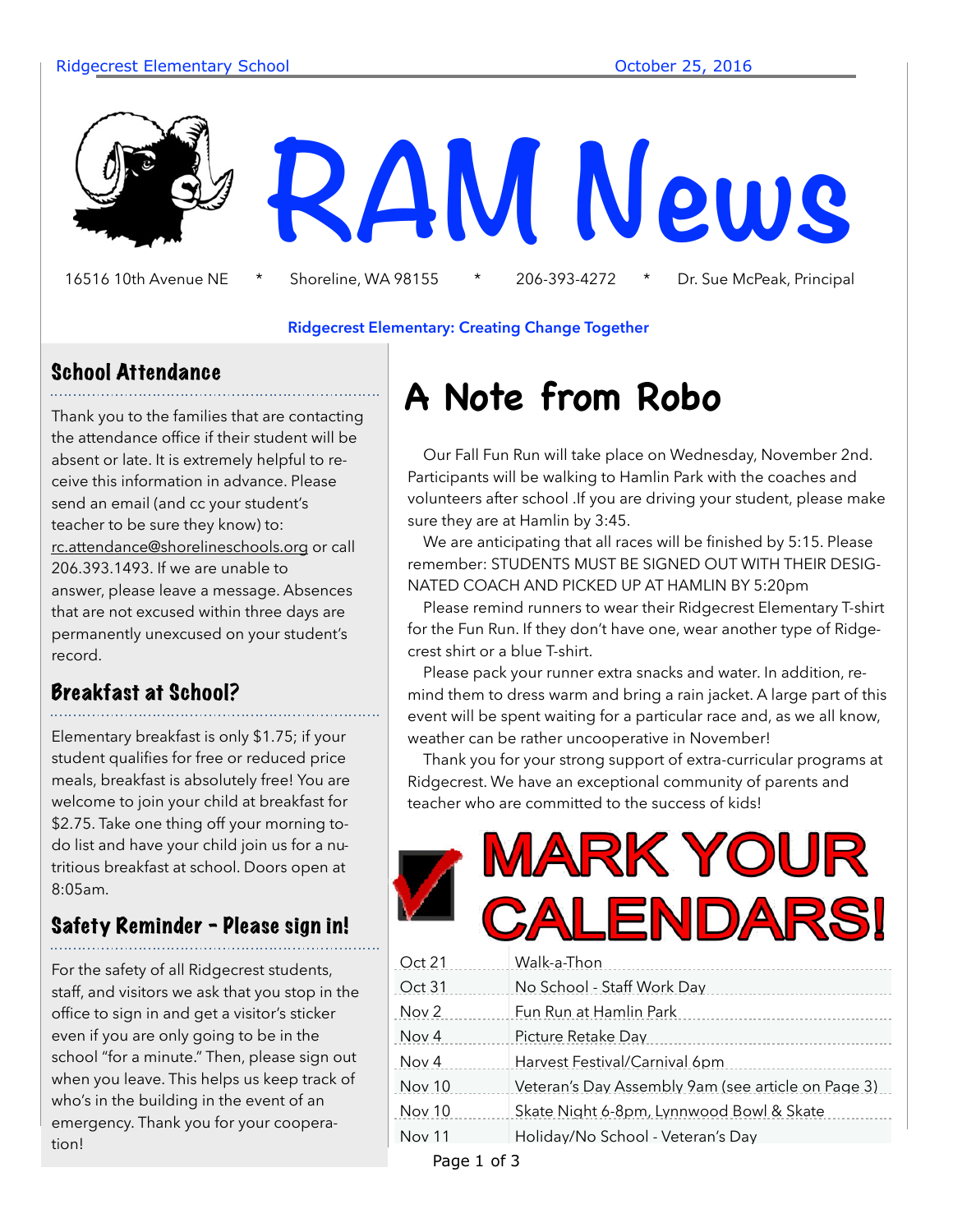#### Ridgecrest Elementary School and Controller and Corporation Corporation Corporation Corporation October 25, 2016



## **Health Screening Volunteers!**

We need volunteers to help test students hearing and vision.

Who: Grades: K; 1; 2; 3; and 5

Date: November 18th

Where: In the portables – north side of school



Time: Starting at 8:40 am all day to screen the above classes.

Instruction provided, no experience necessary.

Your nurses will be available for assistance.

Note: Parents will need background checks completed before hand. Please provide a copy of your driver's license to the main office as soon as possible.

**Please contact the RC nurses if you can join us!!** 

[joan.forbush@shorelineschools.org](mailto:joan.forbush@shorelineschools.org) [stacey.chesnut@shorelineschools.org](mailto:stacey.chesnut@shorelineschools.org)

RC Health Office 206.393.4276

THANK YOU!

RC Nurses Joan and Stacey



We have many technology resources in the Shoreline School District: Chromebooks, iPads, interactive whiteboards, databases, etc., which are engaging and useful learning tools, but there are concerns that arise with technology use at school and home.

Our students use these resources daily, and the library is one place they learn how to search for information and how to be safe and aware online. We teach several lessons to grades 1-6 about internet awareness, based on a digital citizenship curriculum from Common Sense Media. Topics include:

- ¥ Searching efficiently
- ¥ Keeping information private
- ¥ Effective passwords
- ¥ How digital media fits into our lives
- ¥ The digital footprint we leave online
- ¥ Showing respect online
- ¥ Copyright/citing sources

If you are looking for answers to technology use questions or information for your family, Common Sense Media is a helpful website. Information about screen time, cell phones, monitoring Internet usage, etc. can be found at: https://www.commonsensemedia.org/parentconcerns

 The website also has book and movie reviews to help families make decisions about reading and viewing within their family. Please take a few minutes to check out the resources available at

<https://www.commonsensemedia.org/>

~ Joanna and Liz